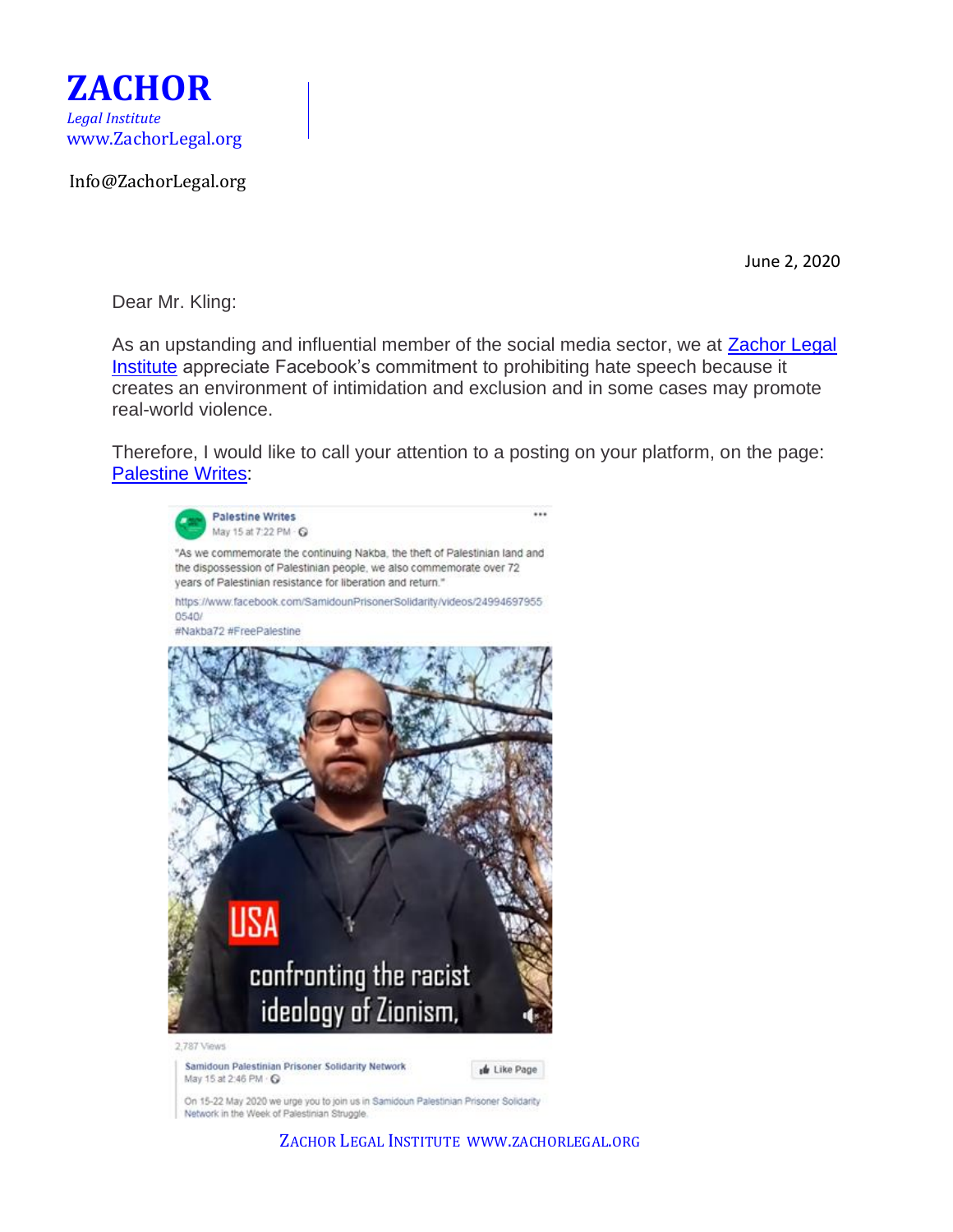This posting links to the [Samidoun Palestinian Prisoner Solidarity Network.](https://samidoun.net/2020/05/call-to-action-week-of-palestinian-struggle-15-22-may-2020/) This is a call to action for Palestinian terror, complete with pictures of terrorists, and the slogan: "river to sea", which is a well-known expression meaning that Palestine should run from the (Jordan) river to the (Mediterranean) sea, thus eliminating the state of Israel from existence.

[Antisemitism is rising at very rapid rates](https://www.wsj.com/articles/coronavirus-sparks-rise-in-anti-semitic-incidents-researchers-say-11587405792) throughout the US and the rest of the world, and social media plays a large role in propagating this hate.

I am aware of the difficulty of identifying hate speech, including antisemitism. However, there is an international organization that can help in this regard, making it clear for example that calling for the elimination of Israel is antisemitic.

[Countries throughout the world](http://www.thetower.org/3462-31-countries-adopt-new-definition-of-anti-semitism-that-includes-anti-zionism/) are adopting the IHRA definition [of antisemitism,](https://www.holocaustremembrance.com/working-definition-antisemitism) which includes both the age-old hatred targeting Jews as well as the more modern venom aimed at Israel as a proxy for Jews. The IHRA definition is the de-facto standard in the US and internationally for defining this hateful menace.

The inclusion of the newer form of antisemitism targeting Israel is critical for the following reasons:

- $\circ$  On university campuses where antisemitism is so prevalent, the primary form this takes is discrimination aimed at Israel and Jews who support Israel.
- $\circ$  Antisemitism targeting Israel rather than Jews directly is more nefarious, as it is regularly claimed that the attacks are legitimate criticisms of Israel, and often even disguised as Palestinian human rights expressions, when in reality the organized movements targeting Israel openly admit that their goal is to eliminate Israel as a Jewish nation.

What the IHRA definition does is distinguish between legitimate criticisms of Israel that are protected free speech, and expressions that cross the line into unprotected antisemitic hate speech. Adoption and implementation of the IHRA definition of antisemitism is as legitimate an anti-discrimination measure as the use of similar laws and regulations that prohibit other forms of discrimination, including LGBTQ and gender discrimination.

In the United States, the State Department has adopted the IHRA definition, and the recent [Executive Order Combating Anti-Semitism](https://www.whitehouse.gov/presidential-actions/executive-order-combating-anti-semitism/) instructs the Department of Education to consider IHRA when evaluating Title VI Civil Rights Act complaints of discrimination against federally funded academic institutions and programs.